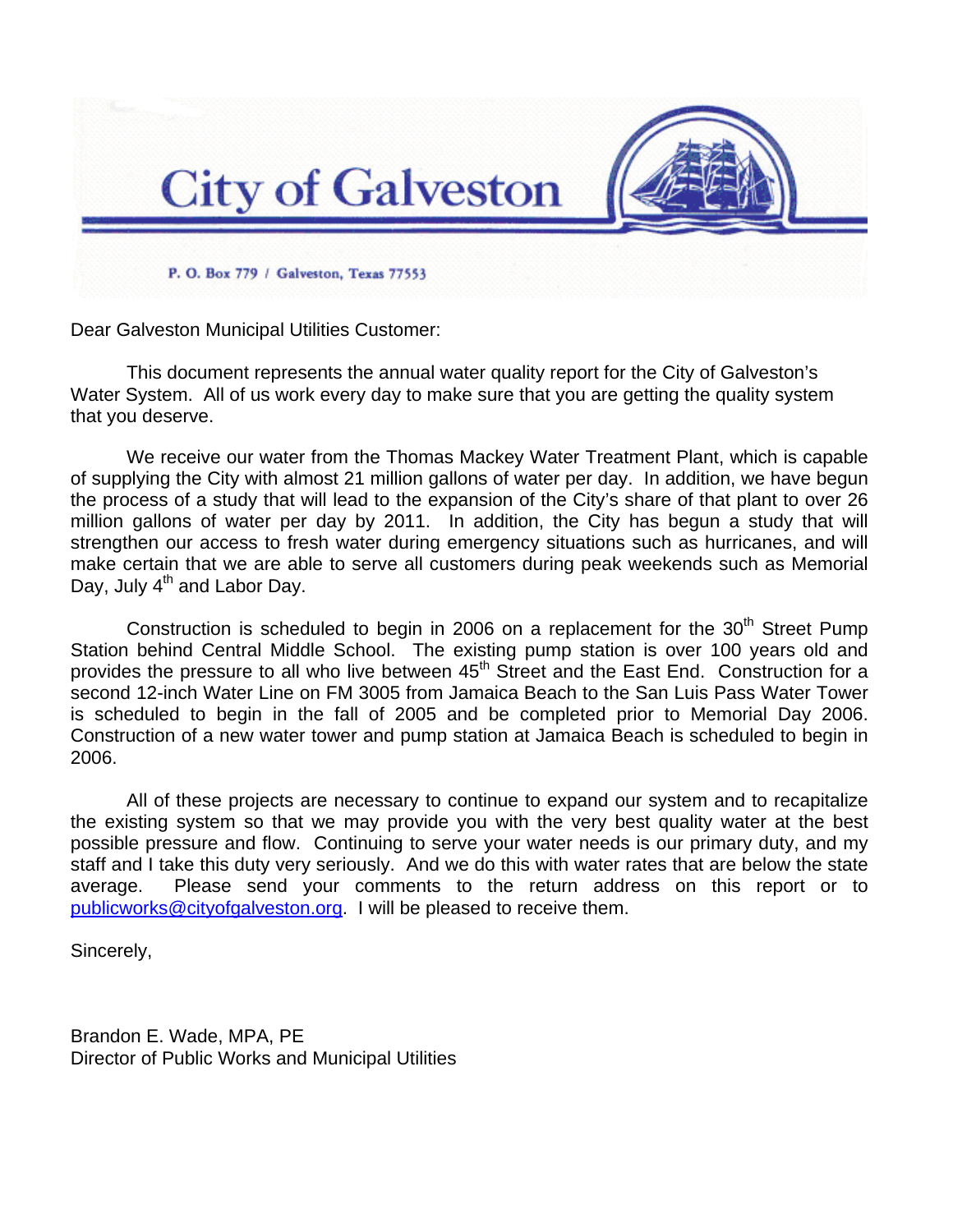

Dept. of Public Works City of Galveston P.O. Box 779 Galveston, TX 77553-0779

**FIRST CLASS U.S. POSTAGE PAID 1 OZ. PERMIT 17 GALVESTON, TX** 

# City of Galveston Water Quality Report 2005 For the Year Ending 12/31/04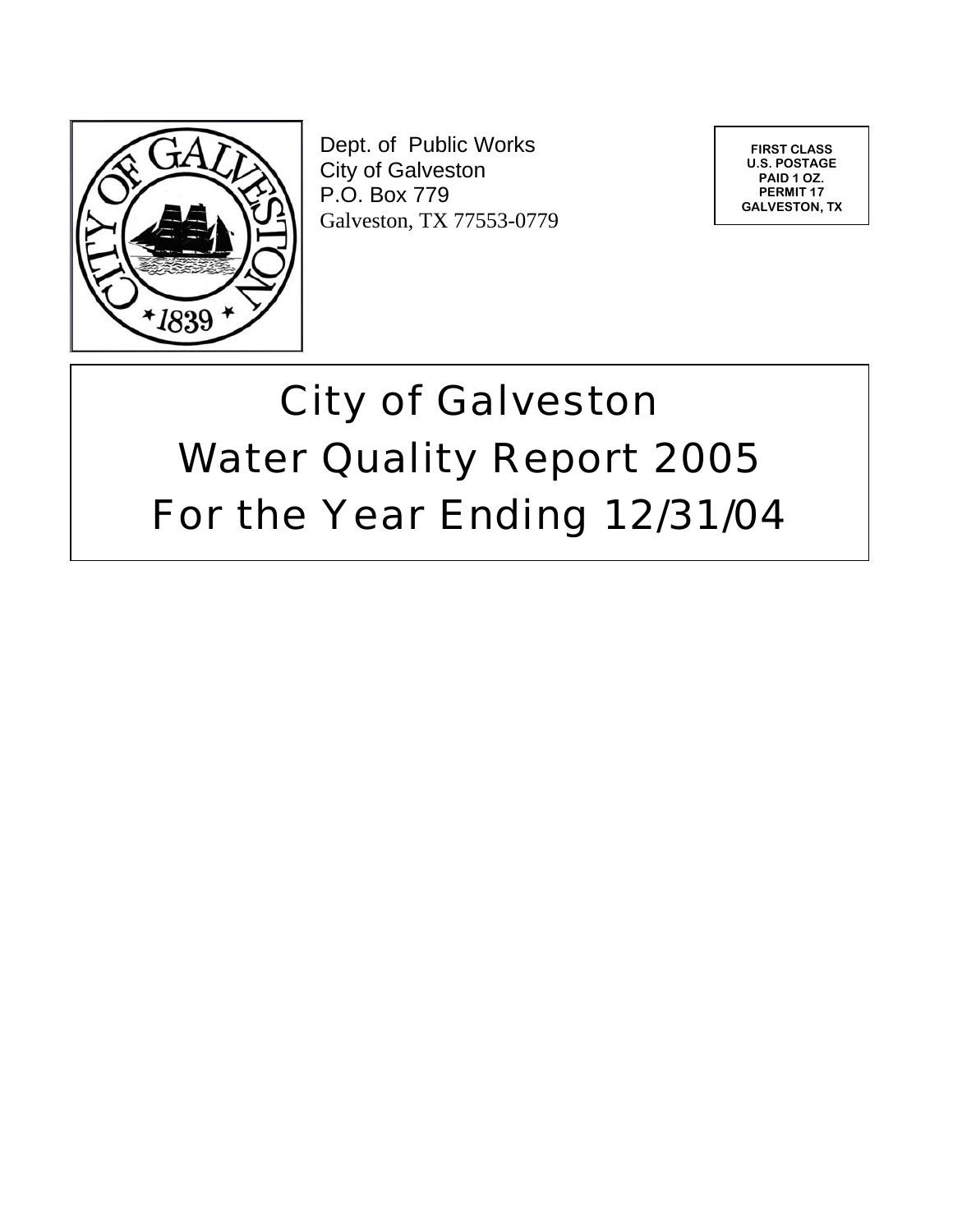## City of Galveston *2004 Drinking Water Quality Report*

#### **City of Galveston Municipal Utilities Department Customer Service (409) 797-3550 Main Office (409) 797-3630**

**The Texas Commission on Environmental Quality (TCEQ) regulates our Drinking Water** and they have assessed our system and determined that our water is safe to drink. The analysis was made using the data in the attached tables. Since your water meets federal standards, there may not be any health-based benefits to purchasing bottled water or point of use devices.

Providing safe and reliable drinking water is the highest priority for the City of Galveston Municipal Utilities Department. Our employees take pride in producing and delivering water to your tap that meets or is better than state and federal standards require.

This brochure is a summary of the quality of water provided to our customers. The information in this report is based on tests conducted during the past 5 years.

It is important to us that you have information about your drinking water, so you can have confidence in the product we deliver to you. Inside you will find a list of what is in the water and at what levels. There is also information on what is being done to keep your drinking water among the safest in the world.

The City of Galveston's drinking water meets or exceeds all Texas Commission on Environmental Quality and U.S. Environmental Protection Agency requirements.

This brochure is in compliance with Federal Regulations, Subpart O, Consumer Confidence Reporting, Chapter 141. The regulation requires all public water systems to deliver to its customer's drinking water quality standards by July 1, 2005, and yearly thereafter by July  $1^{st}$ .

**We Welcome Your Comments:** There are many opportunities available to learn more about the City of Galveston's Municipal Utilities Department and water quality. For inquiries, questions or concerns about water quality, public participation, policy decisions or to request a speaker for your group, call (409) 797-3630.

The Municipal Utilities Department is part of the city government. All legislative, policy, and budgetary decisions for the department are made by the City Council. City Council meets on the second and fourth Thursday of every month at 5:30 p.m. at 823 Rosenberg.

Internet access to the City of Galveston is: http://www.cityofgalveston.org

**ALL drinking water may contain contaminants.** When drinking water meets federal standards there may not be any health based benefits to purchasing bottled water or point of use devises.

Drinking water, including bottled water, may reasonably be expected to contain at least small amounts of some contaminants. The presence of these contaminants does not necessarily indicate that water poses a health risk. More information about contaminants and potential health effects may be obtained by calling EPA's Safe Drinking Water Hotline (1-800-426-4791).

**Secondary Constituents:** Many constituents (such as calcium, sodium, or iron) which are often found in drinking water, can cause taste, color, and odor problems. The taste and odor constituents are called secondary constituents and are regulated by the State of Texas, not the EPA. These constituents are not causes for health concern. Therefore, secondaries are not required to be reported in this document but they may greatly affect the appearance and taste of your water.

United States Environmental Protection Agency <http://www.epa.gov/safewater>

Texas Department of Health [http://www.tdh.texas.gov](http://www.tdh.texas.gov/)

**En Espanol:** Este reporte incluye informacion importante sobre el aqua para tomar. Si tiene preguntas o discusiones sobres este reporte en espanol, favor de llamar al tel. (409) 797-3630 par hablar con una persona bilingue en Espanol.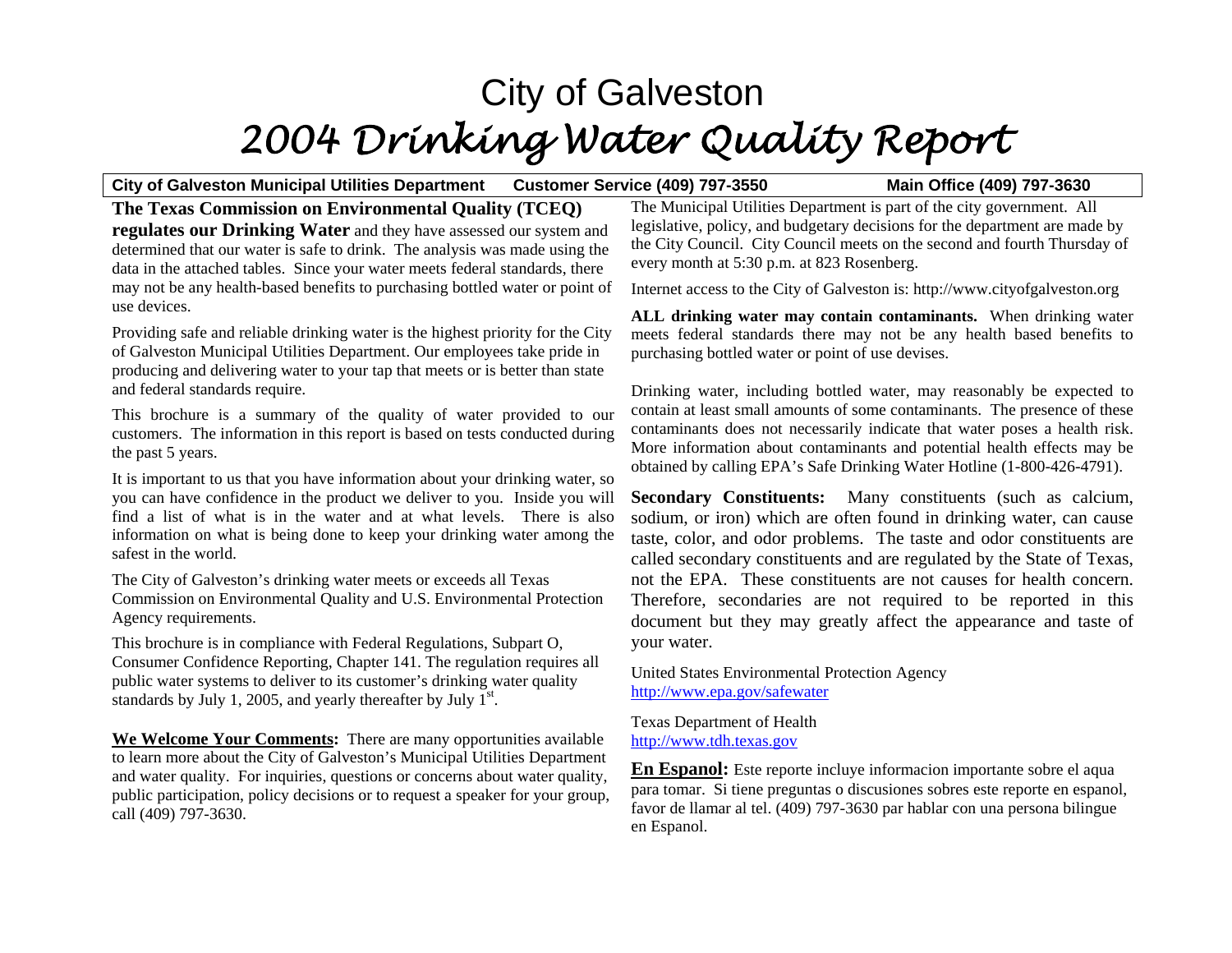### **Where do we get our Water?**

In September of 2001, the City of Galveston started to receive its water supply from the Gulf Coast Water Authority's Thomas A. Mackey Water Treatment Plant in Texas City. The Gulf Coast Water Authority (GCWA) owns 212 million gallons per day in water rights from the Brazos River and provides water for agriculture, industry and municipal use. All water travels through 150 miles of canals stretching from the Brazos River, across Fort Bend, Brazoria and Galveston Counties to the GCWA's raw water reservoir located near Highway 146 in Texas City.

The Thomas A. Mackey Water Treatment Plant currently serves the communities of Dickinson, Texas City, Kemah, La Marque, Bayview, San Leon and Bacliff. The Gulf Coast Water Authority has expanded their water treatment plant to a capacity of 50 million gallons per day to serve theses mainland communities and the City of Galveston. Public tours of the Mackey Water Treatment Plant are offered Monday thru Friday. For scheduling, please call (409) 948-6415.

The City of Galveston may supplement the surface water supply with well water from the Hitchcock, Santa Fe & Dickinson area. The Houston-Galveston Coastal Subsidence District allocates 540 million gallons per year of well water to the City of Galveston. The well water is used primarily during the summer months.

The TCEQ has completed a Source Water Susceptibility for all drinking water systems that own their sources. This report describes the susceptibility and types of constituents that may come into contact with the drinking water source based on human activities and natural conditions. The system(s) from which we purchase our water received the assessment report. For more information on source water assessments and protection efforts at our system contact the Gulf Coast Water Authority at 409-948-6415.

## **What's in the Water?**

The water provided to your home travels over the surface of the land through streams, rivers and canals. This water may dissolve naturally occurring minerals and, in some cases, radioactive materials and can pick up substances resulting from the presence of animals or from human activity.

Contaminants that may be found in untreated water include: microbial contaminants, such as viruses and bacteria; inorganic contaminants such as salts and metals; pesticides and herbicides; organic chemical contaminants from industrial processes and petroleum use; and radioactive contaminants.

In order to ensure that tap water is safe to drink, the United States Environmental Protection Agency and the Texas Commission on Environmental Quality establish regulations that limit the amount of certain contaminants in water provided by public water systems. The process of establishing contaminant levels includes scientific research of water quality issues conducted worldwide.

## **Special Information for the Elderly, Infants, Cancer Patients, People with HIV/Aids or other Immune Problems:**

Some people may be more vulnerable to contaminants in drinking water than the general population. Immuno-compromised persons, such as persons with cancer undergoing chemotherapy, persons who have undergone organ transplants, people with HIV / AIDS or other immune system disorders, some elderly, and infants, can be particularly at risk from infections. These people should seek advice about drinking water from their health care providers. EPA/Centers for Disease Control and Prevention (CDC) guidelines on appropriate means to lessen the risk of infection by Cryptosporidium and other microbial contaminants are available from the Safe Drinking Water Hotline (800 – 426 – 4791).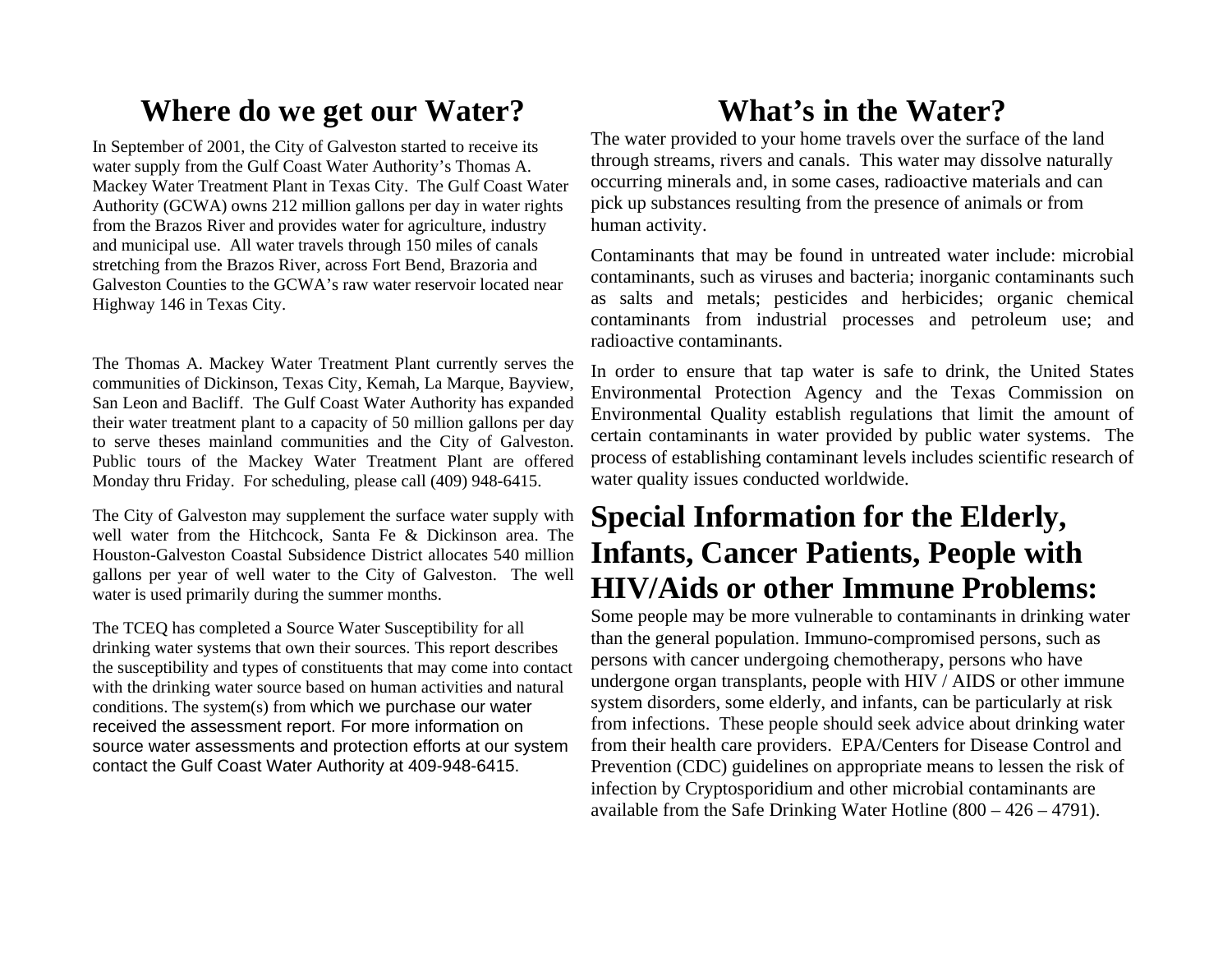## **UNDERSTANDING THE CHARTS**

#### **The following list explains the terms used in the charts:**

**Maximum Contaminant Level Goal - MCLG -** The level of a contaminant in drinking water below which there is no known or expected risk to health. MCLGs allow for a margin of safety. **Maximum Contaminant Level – MCL -** The highest permissible level of a contaminant that is allowed in drinking water. MCLs are set as close to the MCLGs as feasible using the best available treatment technology.

**Treatment Technique –** A required process intended to reduce the level of a contaminant in drinking water.

Action Level - The concentration of a contaminant which, if exceeded, triggers treatment or other requirements that a water system must follow.

Turbidity - A measure of the cloudiness of water. We monitor it because it is a good indicator of the effectiveness of our filtration system.

**NTU – Nepholometric Turbidity Units -** This is the unit used to measure water turbidity.

**MFL - Million fibers per liter -** A measure of asbestos.

**pCi/L** - **Picocuries per liter -** A measurement of radioactivity in water.

**ppm - Parts per million** - One part per million, or milligrams per liter (mg/l).

**ppb - Parts per billion** - One part per billion, or micrograms per liter.

**ppt - Parts per trillion** - One part per trillion, or nanograms per liter.

**ppq - Parts per quadrillion** - One part per quadrillion, or picograms per liter.

#### **Inorganic Contaminants**

| Year<br>(Range) |      | Contaminant                                                                         | Average<br>Level | Minimum<br>Level | Maximum<br>Level                                                     | <b>MCL</b>     | <b>MCLG</b>    | Unit of<br>Measure                                                                                         | Source of Contaminant                                                                                                         |
|-----------------|------|-------------------------------------------------------------------------------------|------------------|------------------|----------------------------------------------------------------------|----------------|----------------|------------------------------------------------------------------------------------------------------------|-------------------------------------------------------------------------------------------------------------------------------|
| 1999            | 2004 | Arsenic 1.874 0 ppb 17.9 $*$ * These arsenic values are effective January 23, 2006. |                  |                  | Until then, the MCL is 50 ppb and there is currently no MCLG. $*100$ |                |                | Erosion of natural deposits; runoff from orchards; runoff from glass and<br>electronics production wastes. |                                                                                                                               |
| 1999            | 2004 | Barium                                                                              | 0.164            | 0.0439           | 0.419                                                                | $\overline{c}$ |                | ppm                                                                                                        | Discharge of drilling wastes; discharge from metal refineries; erosion of<br>natural deposits.                                |
| 1999            | 2004 | Chromium                                                                            | 0.105            | $\overline{0}$   | 10                                                                   | 100            | 100            | ppb                                                                                                        | Discharge from steel and pulp mills; erosion of natural deposits.                                                             |
| 1999            | 2004 | Fluoride                                                                            | 0.257            | 0.1              |                                                                      | 4              | 4              | ppm                                                                                                        | Erosion of natural deposits; water additive which promotes strong teeth;<br>discharge from fertilizer and aluminum factories. |
| 1999            | 2004 | Nitrate                                                                             | 0.442            | $\overline{0}$   | 0.49                                                                 | 10             | 10             | ppm                                                                                                        | Runoff from fertilizer use; leaching from septic tanks, sewage; erosion of<br>natural deposits.                               |
| 1999            | 2004 | Nitrite                                                                             | 0.004            | $\Omega$         | 0.03                                                                 |                |                | ppm                                                                                                        | Runoff from fertilizer use; leaching from septic tanks, sewage; erosion of<br>natural deposits.                               |
| 1999            | 2004 | Selenium                                                                            | 2.903            | $\Omega$         | 10.9                                                                 | 50             | 50             | ppb                                                                                                        | Discharge from petroleum and metal refineries; erosion of natural deposits;<br>discharge from mines.                          |
| 2002            | 2002 | Uranium                                                                             | 0.729            | $\overline{0}$   | $\theta$                                                             | 30             | $\overline{0}$ | ppb                                                                                                        | Erosion of natural deposits.                                                                                                  |
| 2002            | 2002 | Combined<br>Radium 226 &<br>228                                                     | 0.405            | $\Omega$         | $\mathbf{0}$                                                         | 5              | 0              | pCi/L                                                                                                      | Erosion of natural deposits.                                                                                                  |
| 2002            | 2002 | Gross beta<br>emitters                                                              | 3.475            | 3.2              | 3.2                                                                  | 50             | $\overline{0}$ | pCi/L                                                                                                      | Decay of natural and man-made deposits.                                                                                       |
| 2002            | 2002 | Gross alpha                                                                         | 2.689            | $\Omega$         | $\theta$                                                             | 15             | $\bf{0}$       | pCi/L                                                                                                      | Erosion of natural deposits.                                                                                                  |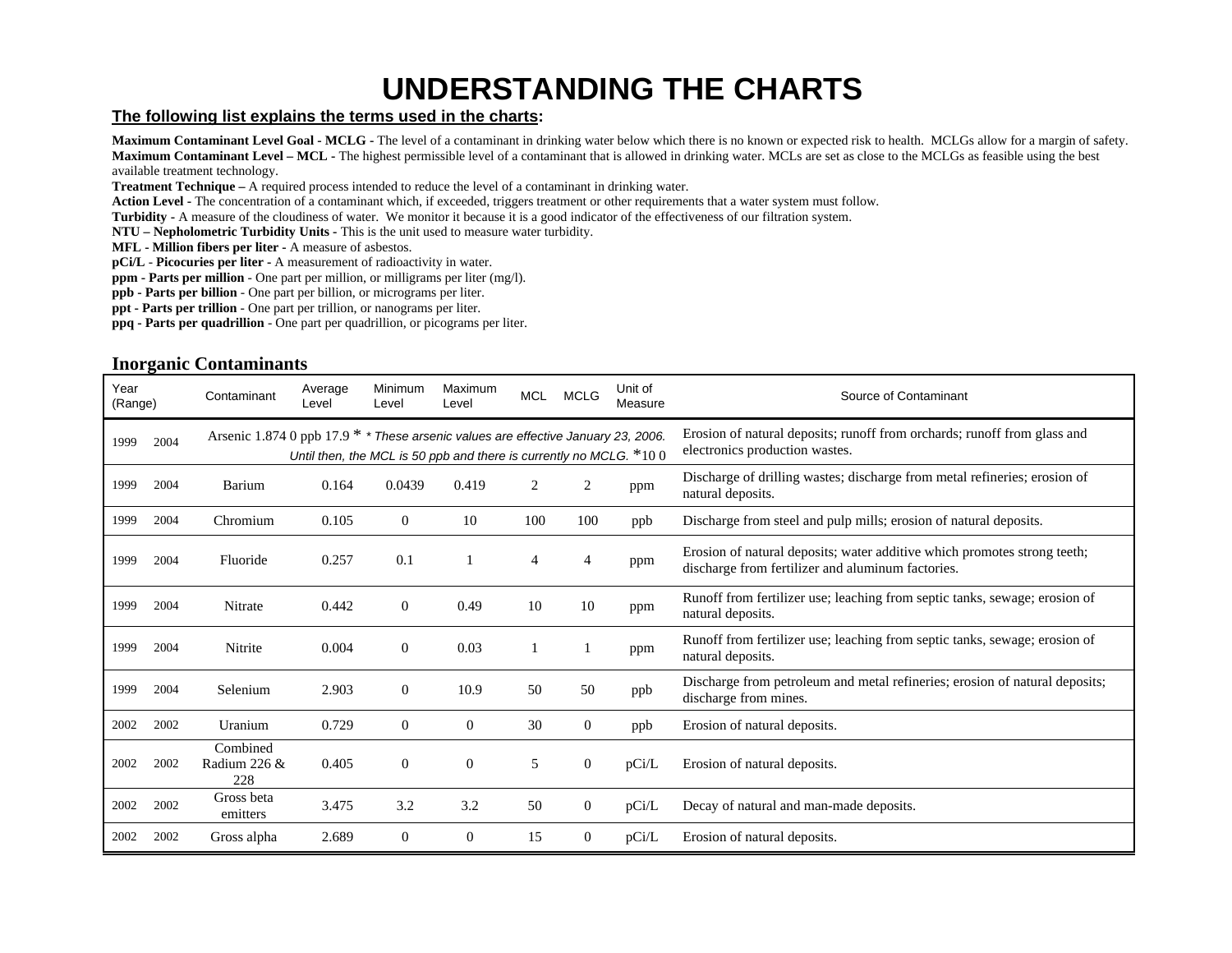#### **Organic Contaminants**

|      | Year (Range) | Contaminant | Highest<br>Average | Minimum<br>Level | Maximum<br>Level | <b>MCL</b> | <b>MCLG</b>    | Unit of<br>Measure | Source of Contaminant                                                    |
|------|--------------|-------------|--------------------|------------------|------------------|------------|----------------|--------------------|--------------------------------------------------------------------------|
| 2004 | 2004         | Atrazine    | 0.290              | $\overline{0}$   | 0.28             |            | 3              | ppb                | Runoff from herbicide used on row crops.                                 |
| 2004 | 2004         | Xylenes     | 0.012              | $\overline{0}$   | 0.0133           | 10         | 10             | ppm                | Discharge from petroleum factories; discharge from chemical factories.   |
| 2004 | 2004         | Benzene     | 0.690              | $\overline{0}$   | 0.69             |            | $\overline{0}$ | ppb                | Discharge from factories; leaching from gas storage tanks and landfills. |
| 2004 | 2004         | Toluene     | 0.012              | $\overline{0}$   | 0.012            |            |                | ppm                | Discharge from petroleum factories.                                      |

#### **Disinfection Byproducts**

| Year<br>(Range) | Contaminant              | Average<br>∟evel | <b>Minimum</b><br>Level | Maximum<br>Level | MCL | Unit of<br>Measure | Source of Contaminant                     |
|-----------------|--------------------------|------------------|-------------------------|------------------|-----|--------------------|-------------------------------------------|
| 2003<br>2003    | Total<br>Trihalomethanes | 60.500           |                         | 65.6             | 80  | ppb                | Byproduct of drinking water disinfection. |

#### **Availability of Unregulated Contaminant Monitoring Rule Data (UCMR)**

We participated in gathering data under the UCMR in order to assist EPA in determining the occurrence of possible drinking water contaminants. If any unregulated contaminants were detected, they are shown in the tables elsewhere in this report. This data may also be found on EPA's web site at http://www.epa.gov/safewater/data/ncod.html, or you can call the Safe Drinking Water Hotline at 1-800-426-4791.

#### **Unregulated Contaminants**

| Year<br>(Range) |      | Contaminant                 | Average<br>Level | Minimum<br>Level | Maximum<br>Level | Unit of<br>Measure | Source of Contaminant                     |
|-----------------|------|-----------------------------|------------------|------------------|------------------|--------------------|-------------------------------------------|
| 2004            | 2004 | Chloroform                  | 3.607            |                  | 51.04            | ppb                | Byproduct of drinking water disinfection. |
| 2002            | 2002 | <b>Bromoform</b>            | 1.307            |                  | 3.3              | ppb                | Byproduct of drinking water disinfection. |
| 2002            | 2002 | <b>Bromodichloromethane</b> | 3.456            |                  | 9.2              | ppb                | Byproduct of drinking water disinfection. |
| 2002            | 2002 | Dibromochloromethane        | 4.006            |                  |                  | ppb                | Byproduct of drinking water disinfection. |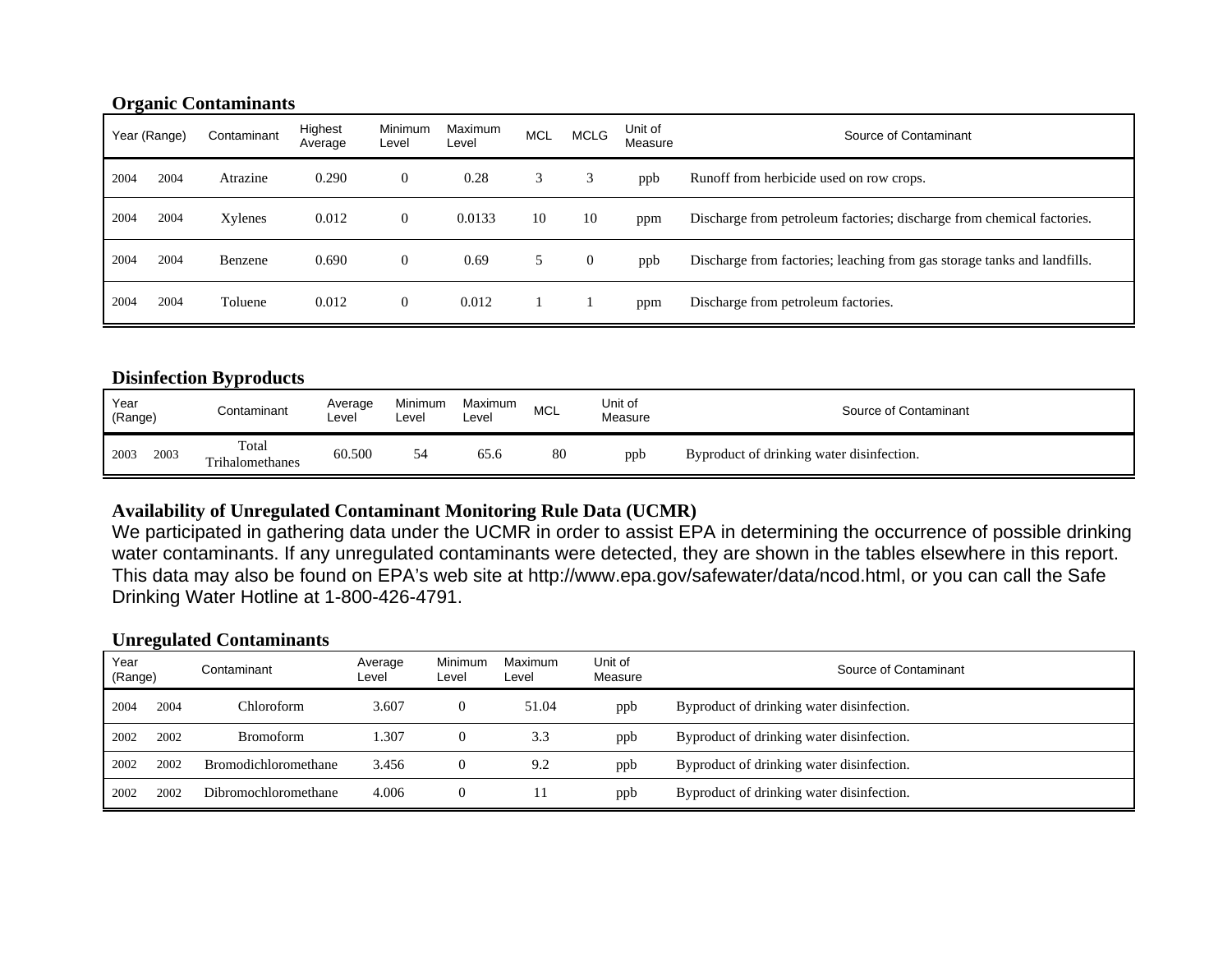#### **Lead and Copper**

| Year (Range) |      | Contaminant | The 90th<br>Percentile | Number of Sites<br><b>Exceeding Action</b><br>∟evel | Action<br>Level | Unit of<br>Measure | Source of Contaminant                                                                                      |
|--------------|------|-------------|------------------------|-----------------------------------------------------|-----------------|--------------------|------------------------------------------------------------------------------------------------------------|
| 2002         | 2002 | Lead        | .7000                  |                                                     | 12              | ppb                | Corrosion of household plumbing systems; erosion of natural deposits.                                      |
| 2002         | 2002 | Copper      | 0.0700                 |                                                     | 1.3             | ppm                | Corrosion of household plumbing systems; erosion of natural deposits; leaching<br>from wood preservatives. |

#### **Turbidity**

Turbidity has no health effects. However, turbidity can interfere with disinfection and provide a medium for microbial growth. Turbidity may indicate the presence of disease-causing organisms. These organisms include bacteria, viruses, and parasites that can cause symptoms such as nausea, cramps, diarrhea and associated headaches.

| Year         | Contaminant | <b>Highest Single</b><br>Measurement | Lowest Monthly<br>% of Samples<br>Meeting Limits | Turbidity<br>Limits | Unit of<br>Measure |              | Source of Contaminant |
|--------------|-------------|--------------------------------------|--------------------------------------------------|---------------------|--------------------|--------------|-----------------------|
| 2004<br>2004 | Turbidity   | 0.33                                 | 99.00                                            | 0.3                 | NTU                | Soil runoff. |                       |

#### **Total Organic Carbon** (Inactivation ratio must be greater than 1)

|            | Total Organic Carbon Removal at GCWA Treatment Plant Point of Entry |                   |                |              |             |       |  |  |  |  |  |  |
|------------|---------------------------------------------------------------------|-------------------|----------------|--------------|-------------|-------|--|--|--|--|--|--|
| Date       | Raw Water $(mg/L)$                                                  | Alkalinity (mg/L) | Point of Entry | % of Removal | <b>TCEQ</b> | Ratio |  |  |  |  |  |  |
|            |                                                                     |                   | (mg/L)         |              |             |       |  |  |  |  |  |  |
| 1/15/2004  | 5.56                                                                | 139               | 3.33           | 40.11        | 25.00       | 1.60  |  |  |  |  |  |  |
| 2/11/2004  | 5.95                                                                | 122               | 3.42           | 42.52        | 25.00       | 1.70  |  |  |  |  |  |  |
| 3/17/2004  | 6.30                                                                | 114               | 4.07           | 35.40        | 35.00       | 1.01  |  |  |  |  |  |  |
| 4/20/2004  | 5.65                                                                | 132               | 3.72           | 34.16        | 25.00       | 1.37  |  |  |  |  |  |  |
| 5/19/2004  | 6.19                                                                | 123               | 3.49           | 43.62        | 25.00       | 1.74  |  |  |  |  |  |  |
| 6/15/2004  | 5.34                                                                | 123               | 3.77           | 29.40        | 25.00       | 1.18  |  |  |  |  |  |  |
| 7/13/2004  | 5.99                                                                | 112               | 3.67           | 38.73        | 35.00       | 1.11  |  |  |  |  |  |  |
| 8/11/2004  | 5.37                                                                | 139               | 3.17           | 40.97        | 25.00       | 1.64  |  |  |  |  |  |  |
| 9/14/2004  | 3.11                                                                | 143               | 2.19           | 29.58        | 25.00       | 1.18  |  |  |  |  |  |  |
| 10/21/2004 | 4.14                                                                | 146               | 2.51           | 39.37        | 25.00       | 1.57  |  |  |  |  |  |  |
| 11/19/2004 | 4.10                                                                | 130               | 2.77           | 32.44        | 25.00       | 1.30  |  |  |  |  |  |  |
| 12/19/2004 | 4.36                                                                | 119               | 2.67           | 38.76        | 35.00       | 1.11  |  |  |  |  |  |  |
| Average:   | 5.17                                                                |                   | 3.23           |              |             |       |  |  |  |  |  |  |
| Maximum:   | 6.30                                                                |                   | 4.07           |              |             |       |  |  |  |  |  |  |
| Minimum:   | 3.11                                                                |                   | 2.19           |              |             |       |  |  |  |  |  |  |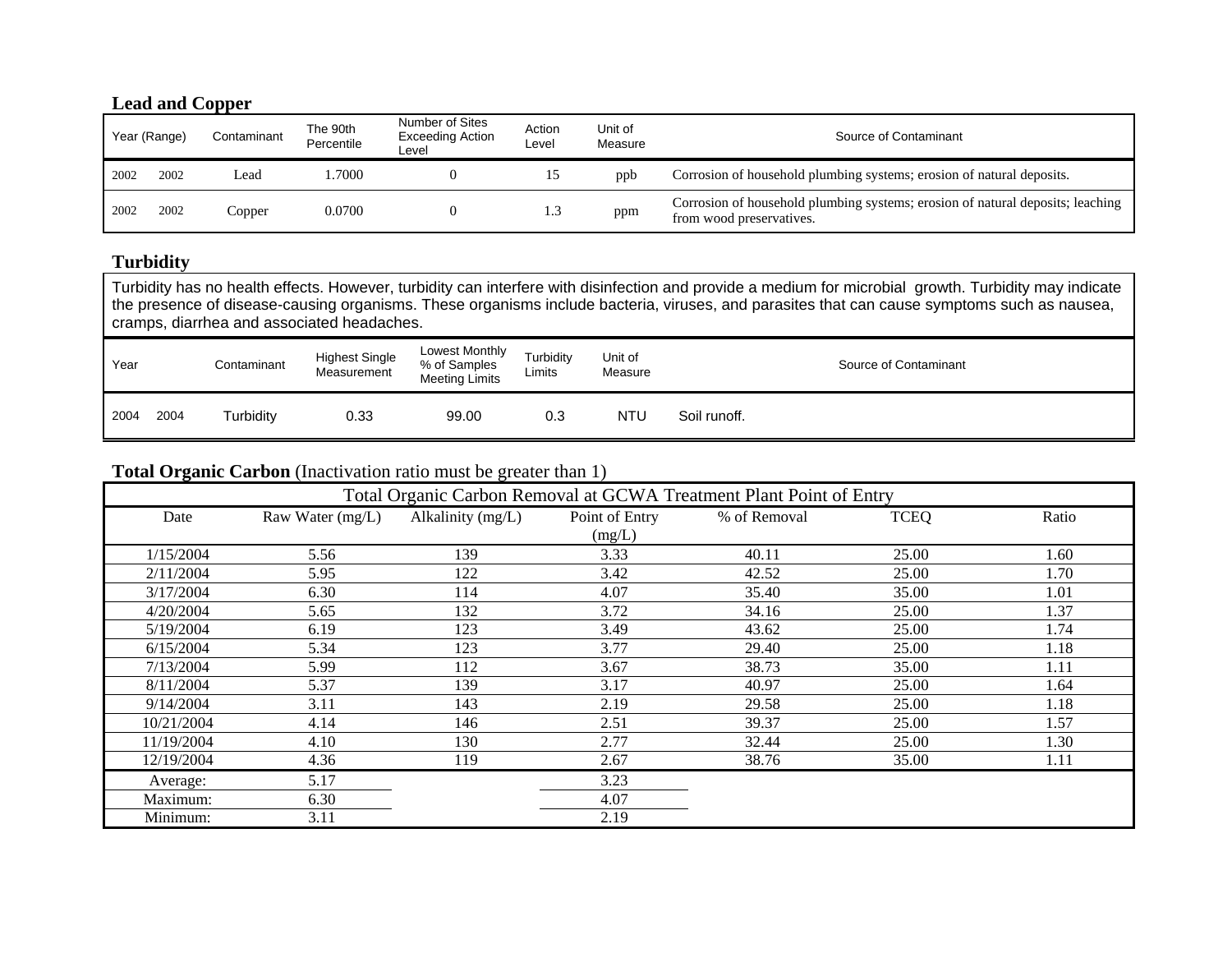### **COLIFORMS**

#### **What are coliforms?**

Total coliform bacteria are used as indicators of microbial contamination of drinking water because testing for them is easy. While not diseasecausing organisms themselves, they are often found in association with other microbes that are capable of causing disease. Coliform bacteria are more hardy than many disease-causing organisms; therefore, their absence from water is a good indication that the water is microbiologically safe for human consumption. Fecal coliform bacteria and, in particular, E. coli, are members of the coliform bacteria group originating in the intestinal tract of warm-blooded animals and are passed into the environment through feces. The presence of fecal coliform bacteria (E. coli) in drinking water may indicate recent contamination of the drinking water with fecal material. The following table indicates whether total coliform or fecal coliform bacteria were found in the monthly drinking water samples submitted for testing by your water supplier last year.

#### **Total Coliform**

| Year             | Contaminant                                                           | Highest Monthly % of<br>Positive Samples |  | <b>MCL</b> | Unit of Measure | Source of Contaminant                 |  |  |  |
|------------------|-----------------------------------------------------------------------|------------------------------------------|--|------------|-----------------|---------------------------------------|--|--|--|
| 2004             | Total Coliform Bacteria                                               |                                          |  |            | Presence        | Naturally present in the environment. |  |  |  |
|                  | * Presence of coliform bacteria in 5% or more of the monthly samples. |                                          |  |            |                 |                                       |  |  |  |
| $E_{\text{max}}$ |                                                                       |                                          |  |            |                 |                                       |  |  |  |

**Fecal** 

**Coliform** NOT DETECTED

## **Cryptosporidium**

Cryptosporidium is a microscopic parasite affecting the digestive tracts of humans and animals. When cryptosporidium is ingested, it may result in diarrhea, cramps, fever and other gastrointestinal symptoms.

No specific drug therapy has proven to be effective, but people with healthy immune systems usually recover within two weeks. Individuals with weakened immune systems, however, may be unable to clear the parasite and suffer chronic and debilitating illness.

#### **Disinfectant Residuals**

| $\mathbf{v}$<br>r ear | <b>Constituent</b> | Highest<br>Average | Range of Detects<br>$\text{low-high}$ | MRDL | $T$ $T$ $T$ $T$ $T$<br>Jnıts | Source                                                  |
|-----------------------|--------------------|--------------------|---------------------------------------|------|------------------------------|---------------------------------------------------------|
| 2004                  | <b>Chloramines</b> | റ റ<br>ر و ڪ       | $-0$ .<br>.                           | 4.1  | ppm                          | $\mathbf{r}$ .<br>Disinfectant used to control microbes |